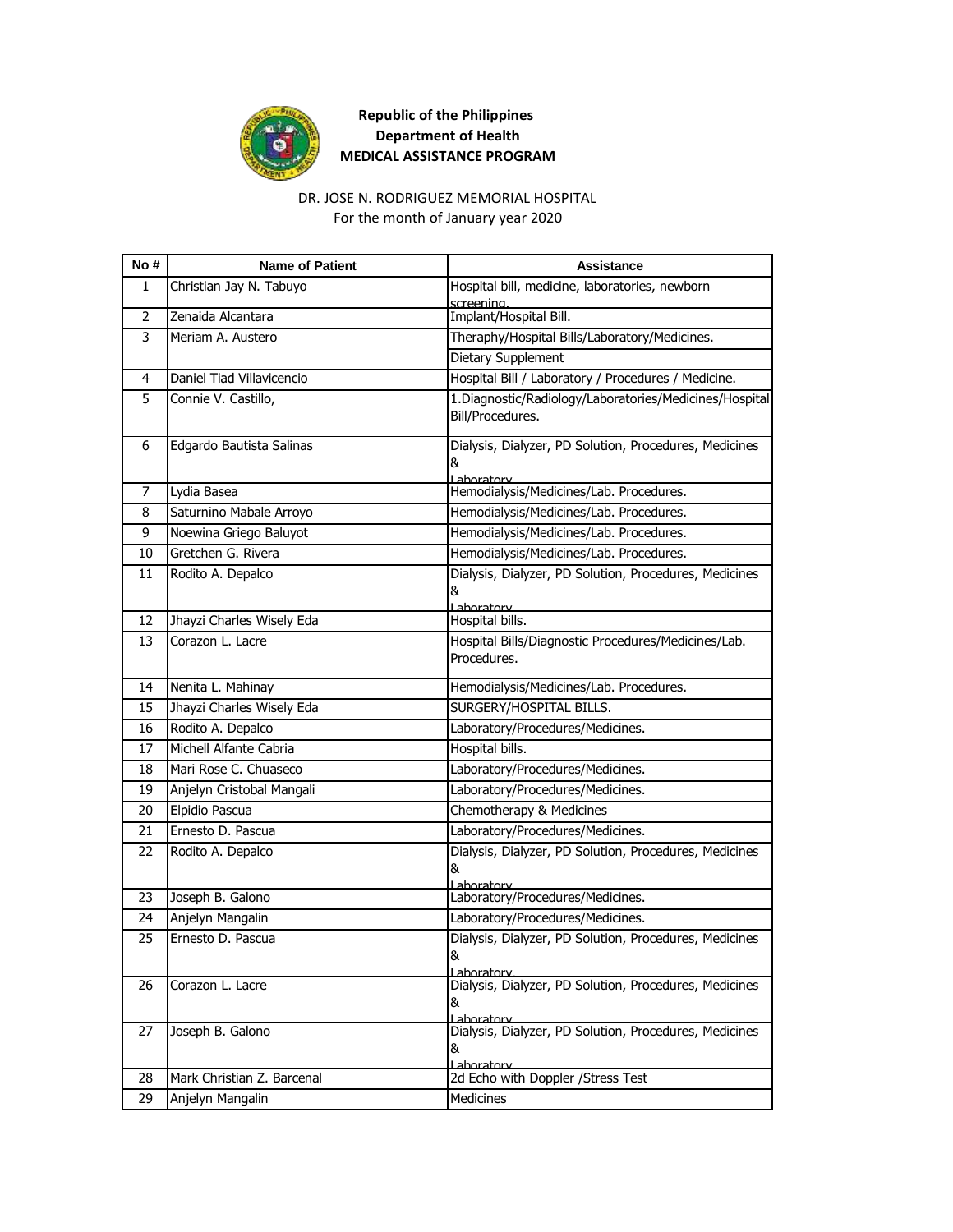| 30 | Ernesto D. Pascua  | Dialysis, Dialyzer, PD Solution, Procedures, Medicines<br>& |
|----|--------------------|-------------------------------------------------------------|
|    |                    | l aboratory                                                 |
| 31 | Joseph B. Galono   | Dialysis, Dialyzer, PD Solution, Procedures, Medicines      |
|    |                    | &                                                           |
|    |                    | Laboratory                                                  |
| 32 | Maria Latade Pacon | Dialysis, Dialyzer, PD Solution, Procedures, Medicines      |
|    |                    | &                                                           |
|    |                    | l aboratory                                                 |
| 33 | Corazon L. Lacre   | Dialysis, Dialyzer, PD Solution, Procedures, Medicines      |
|    |                    | &                                                           |
|    |                    | I ahoratory                                                 |
| 34 | Corazon L. Lacre   | Laboratory/Procedures/Medicines.                            |
| 35 | Maria Latade Pacon | Laboratory/Procedures/Medicines.                            |
| 36 | Anjelyn Mangalin   | Dietary Supplement                                          |
|    |                    | Laboratory/Procedures/Medicines.                            |
| 37 | David D. Vagas     | CT SCAN/LAB.PROCEDURES/DIAGNOSTIC                           |
|    |                    | PROCEDURES                                                  |
|    | Total Patient: 37  |                                                             |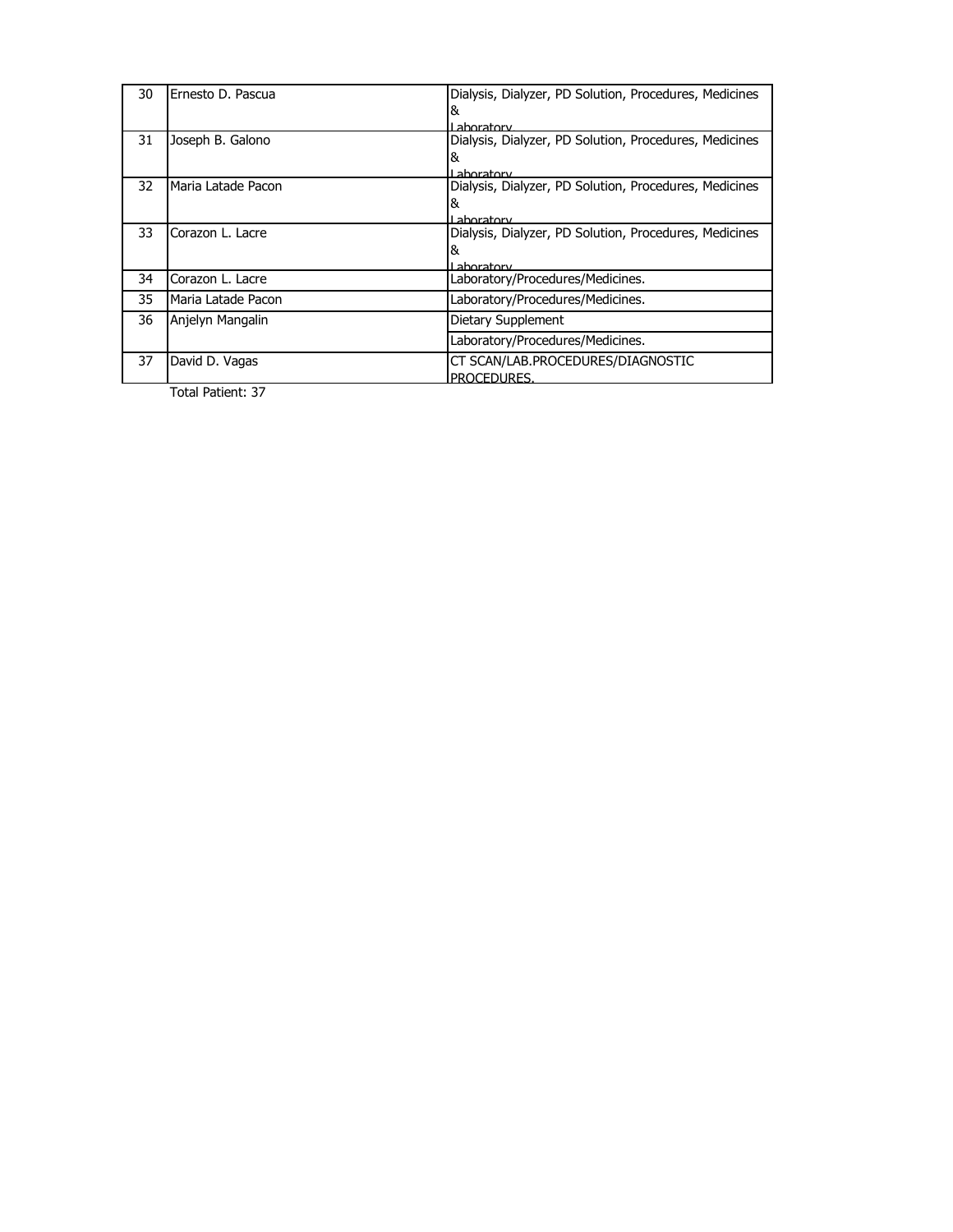

For the month of February year 2020 DR. JOSE N. RODRIGUEZ MEMORIAL HOSPITAL

| No #           | <b>Name of Patient</b>       | <b>Assistance</b>                                                         |
|----------------|------------------------------|---------------------------------------------------------------------------|
| 1              | <b>Strawberry Jovellanos</b> | Hemodialysis/Medicines/Lab. Procedures.                                   |
| $\overline{2}$ | Teresita Vitangcol           | Medicines                                                                 |
| 3              | Ernila S. Delmonte           | Dialysis, Dialyzer, PD Solution, Procedures, Medicines<br>&<br>Laboratory |
| 4              | Servillano B. De Vera        | Dialysis, Dialyzer, PD Solution, Procedures, Medicines<br>&<br>Laboratory |
| 5              | Leticia P. Sambuang          | Dialysis, Dialyzer, PD Solution, Procedures, Medicines<br>&<br>Lahoratory |
| 6              | Edelberto A. Manlabe         | Dialysis, Dialyzer, PD Solution, Procedures, Medicines<br>&<br>Lahoratory |
| 7              | Saturnino Mabale Arroyo      | Dialysis, Dialyzer, PD Solution, Procedures, Medicines<br>&<br>Laboratory |
| 8              | Salvador V. Sumalde          | Medicines / Dialysis.                                                     |
| 9              | Rogelio Carreon Agudo Iii    | Hospital bills.                                                           |
| 10             | Albert Delos Ama             | MEDICINES/ LABORATORY/ PROCEDURES/ DIALYSIS.                              |
| 11             | Edelberto A. Manlabe         | MEDICINES/ LABORATORY/ PROCEDURES/ DIALYSIS.                              |
| 12             | Leticia P. Sambuang          | Laboratory/Procedures/Medicines.                                          |
| 13             | Saturnino Mabale Arroyo      | MEDICINES/ LABORATORY/ PROCEDURES/ DIALYSIS.                              |
| 14             | Servillano B. De Vera        | MEDICINES/ LABORATORY/ PROCEDURES/ DIALYSIS.                              |
| 15             | Salvador V. Sumalde          | MEDICINES/ LABORATORY/ PROCEDURES/ DIALYSIS.                              |
| 16             | Ernilia S. Delmonte          | MEDICINES/ LABORATORY/ PROCEDURES/ DIALYSIS.                              |
| 17             | Richard C. Bregania          | Operation / Hospital Bill / Medicine / Laboratory<br>Procedure.           |
| 18             | Antonio. Patria Medina       | Dialysis/Medicine.                                                        |
| 19             | Perlita Capilitan            | Hospital bills.                                                           |
| 20             | Cristina Roga Malicsi        | Chemotherapy & Medicines                                                  |
| 21             | Teresita Vitangcol           | Dialysis, Dialyzer, PD Solution, Procedures, Medicines<br>&<br>Laboratory |
| 22             | Luzalina S. Balingan         | Hospital Bill / Laboratory / Procedures / Medicine.                       |
| 23             | Manilyn H. Matas             | Laboratory/Procedures/Medicines.                                          |
| 24             | Emerson R. Perlas            | Laboratory/Procedures/Medicines.                                          |
| 25             | Ernila S. Delmonte           | Laboratory/Procedures/Medicines.                                          |
| 26             | Leticia P. Sambuang          | Laboratory/Procedures/Medicines.                                          |
| 27             | Ernesto D. Pascua            | Dialysis, Dialyzer, PD Solution, Procedures, Medicines<br>&<br>Laboratory |
| 28             | Joseph B. Galono             | Dialysis, Dialyzer, PD Solution, Procedures, Medicines<br>&<br>aboratory  |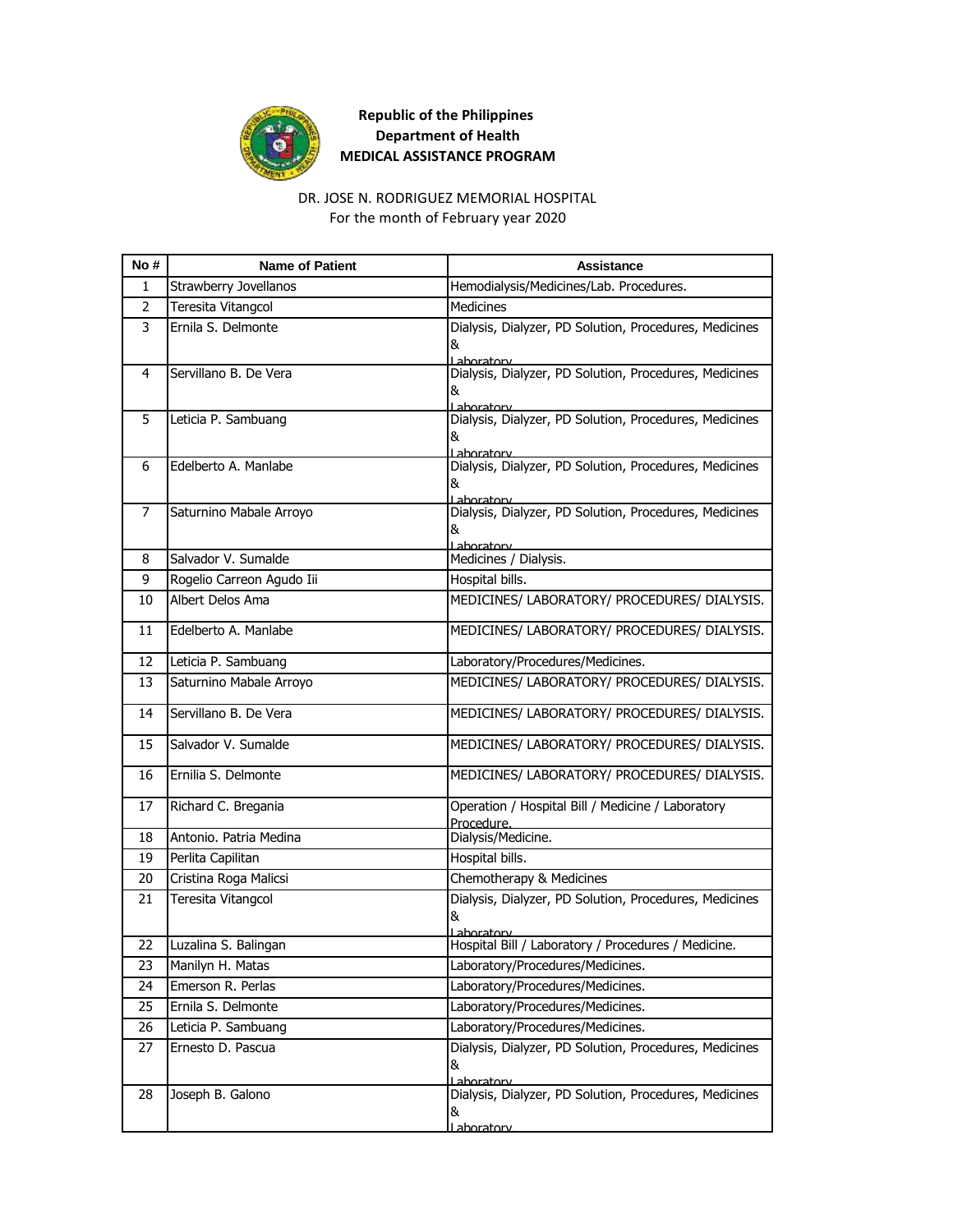| 29 | Albert Balajadia Delos Ama                          | Dialysis, Dialyzer, PD Solution, Procedures, Medicines<br>&                                                                         |
|----|-----------------------------------------------------|-------------------------------------------------------------------------------------------------------------------------------------|
| 30 | Strawberry Dio Jovellanos                           | Laboratory<br>Hemodialysis/Medicines/Lab. Procedures.                                                                               |
| 31 | Elena Drio Isabela                                  | Dialysis, Dialyzer, PD Solution, Procedures, Medicines<br>&<br>Laboratory                                                           |
| 32 | Lydia Profetana Basca                               | Dialysis, Dialyzer, PD Solution, Procedures, Medicines<br>&<br>aboratory                                                            |
| 33 | Manilyn H. Matas                                    | Dialysis, Dialyzer, PD Solution, Procedures, Medicines<br>&<br>Laboratory                                                           |
| 34 | Anjelyn C. Mangali,                                 | Laboratory/Procedures/Medicines.                                                                                                    |
| 35 | Norman Ursua Espejo                                 | Dialysis, Dialyzer, PD Solution, Procedures, Medicines<br>&<br>Laboratory                                                           |
| 36 | Edelberto Ali Manlabe                               | Dialysis, Dialyzer, PD Solution, Procedures, Medicines<br>&<br>Lahoratory                                                           |
| 37 | Manilyn H. Matas                                    | <b>Medicines</b>                                                                                                                    |
| 38 | Cynthia J. Catarig                                  | 2D Echo / Laboratory / Medicines.                                                                                                   |
| 39 | Ernesto D. Pascua                                   | Medicines / Dialysis.                                                                                                               |
| 40 | Joseph B. Galono                                    | Medicines / Dialysis.                                                                                                               |
| 41 | Maria Pacon.                                        | Medicines / Dialysis.                                                                                                               |
| 42 | Corazon L. Lacre                                    | Medicines / Dialysis.                                                                                                               |
| 43 | Manilyn H. Matas                                    | Laboratory/Procedures/Medicines.                                                                                                    |
| 44 | Juliet Enriquez                                     | Chemotherapy & Medicines                                                                                                            |
| 45 | Michell Alfante Cabria                              | Hospital Bill / Laboratory / Procedures / Medicine.                                                                                 |
| 46 | Geronimo G. Diaz                                    | Laboratory/Procedures/Medicines.                                                                                                    |
| 47 | Carolina Dayrit                                     | Hospital Bill / Laboratory / Procedures / Medicine.                                                                                 |
|    |                                                     |                                                                                                                                     |
| 48 | Antonio Patria Medina                               | Dialysis, Dialyzer, PD Solution, Procedures, Medicines<br>&<br>Laboratory                                                           |
| 49 | Villesa Romero Ruado                                | CT-Scan, Ultrasound and Medicines                                                                                                   |
| 50 | Jessica Mae Ipaniz                                  | Hospital Bill / Laboratory / Procedures / Medicine.                                                                                 |
| 51 | Saturnino Mabale Arroyo                             | Dialysis, Dialyzer, PD Solution, Procedures, Medicines<br>&                                                                         |
| 52 | Aquilina Quimque Delos Santos                       | ahoratory<br>Dialysis, Dialyzer, PD Solution, Procedures, Medicines<br>&                                                            |
| 53 | Atanacia Diesta                                     | <u>Laboratorv</u><br>Chemotherapy & Medicines                                                                                       |
| 54 | Gilben Zabala                                       | Hospital Bill / Laboratory / Procedures / Medicine.                                                                                 |
| 55 | Strawberry Dio Jovellanos                           | Dialysis, Dialyzer, PD Solution, Procedures, Medicines<br>&                                                                         |
| 56 | Emersonn Ramon Perlas                               | Laboratory<br>Dialysis, Dialyzer, PD Solution, Procedures, Medicines<br>&                                                           |
| 57 | Ma. Marilyn Parez Ventic                            | <u>Laboratorv</u><br>Dialysis, Dialyzer, PD Solution, Procedures, Medicines<br>&<br>Laboratory                                      |
| 58 | Mary Jane Gallardo Aquino                           | Dialysis, Dialyzer, PD Solution, Procedures, Medicines<br>&<br>Laboratory                                                           |
| 59 | Joseph Balasangay Galono<br>Gretchen Gallego Rivera | Dialysis, Dialyzer, PD Solution, Procedures, Medicines<br>&<br>Laboratory<br>Dialysis, Dialyzer, PD Solution, Procedures, Medicines |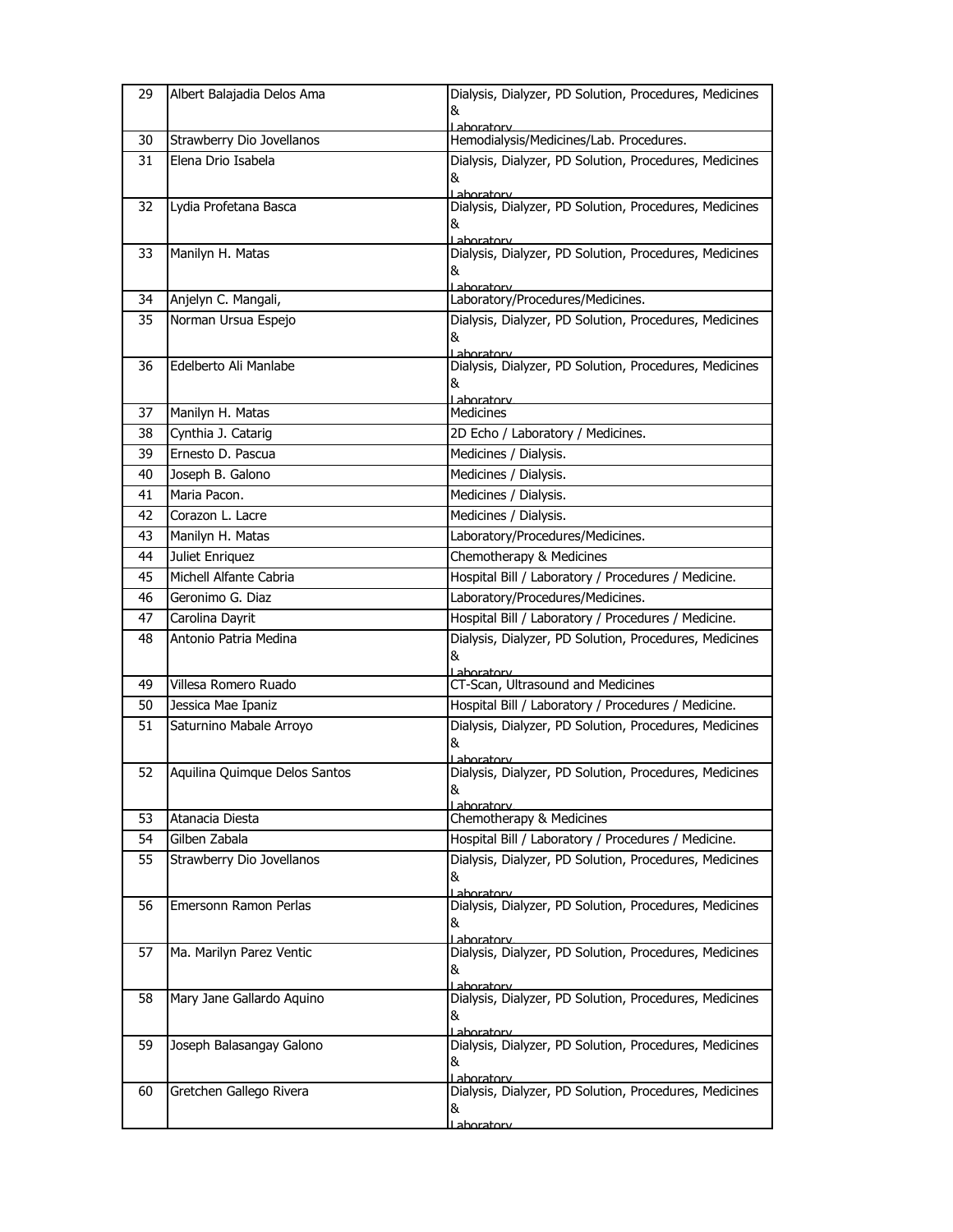| 61 | emilia L. Salvador,        | 2D Echo / Laboratory.                                  |
|----|----------------------------|--------------------------------------------------------|
| 62 | Geronimo Gaquit Diaz       | Dialysis, Dialyzer, PD Solution, Procedures, Medicines |
|    |                            | &                                                      |
|    |                            | Laboratory                                             |
| 63 | Ludegario Dela Cruz        | Hospital bills.                                        |
| 64 | Anjelyn Mangalin           | <b>Medicines</b>                                       |
| 65 | Mari Rose C. Chuaseco      | <b>Medicines</b>                                       |
| 66 | Lolita Villa Almodovar     | Dialysis, Dialyzer, PD Solution, Procedures, Medicines |
|    |                            | &                                                      |
|    |                            | I aboratory                                            |
| 67 | Leosimara Aloy Guillen     | Laboratory/Procedures/Medicines.                       |
| 68 | Helen Castillo Casimiro    | Dialysis, Dialyzer, PD Solution, Procedures, Medicines |
|    |                            | &                                                      |
|    |                            | I aboratory                                            |
| 69 | Ludegario Dela Cruz        | Hospital bills.                                        |
| 70 | Albert Balajadia Delos Ama | Dialysis, Dialyzer, PD Solution, Procedures, Medicines |
|    |                            | &                                                      |
|    |                            | I aboratory                                            |
| 71 | Abraham Bautista Manangan  | Dialysis, Dialyzer, PD Solution, Procedures, Medicines |
|    |                            | &                                                      |
|    |                            | Laboratory                                             |
| 72 | Saturnino Mabale Arroyo    | CT-Scan                                                |
| 73 | Eden Desunia Guiam         | Dialysis, Dialyzer, PD Solution, Procedures, Medicines |
|    |                            | &                                                      |
|    |                            | Laboratory                                             |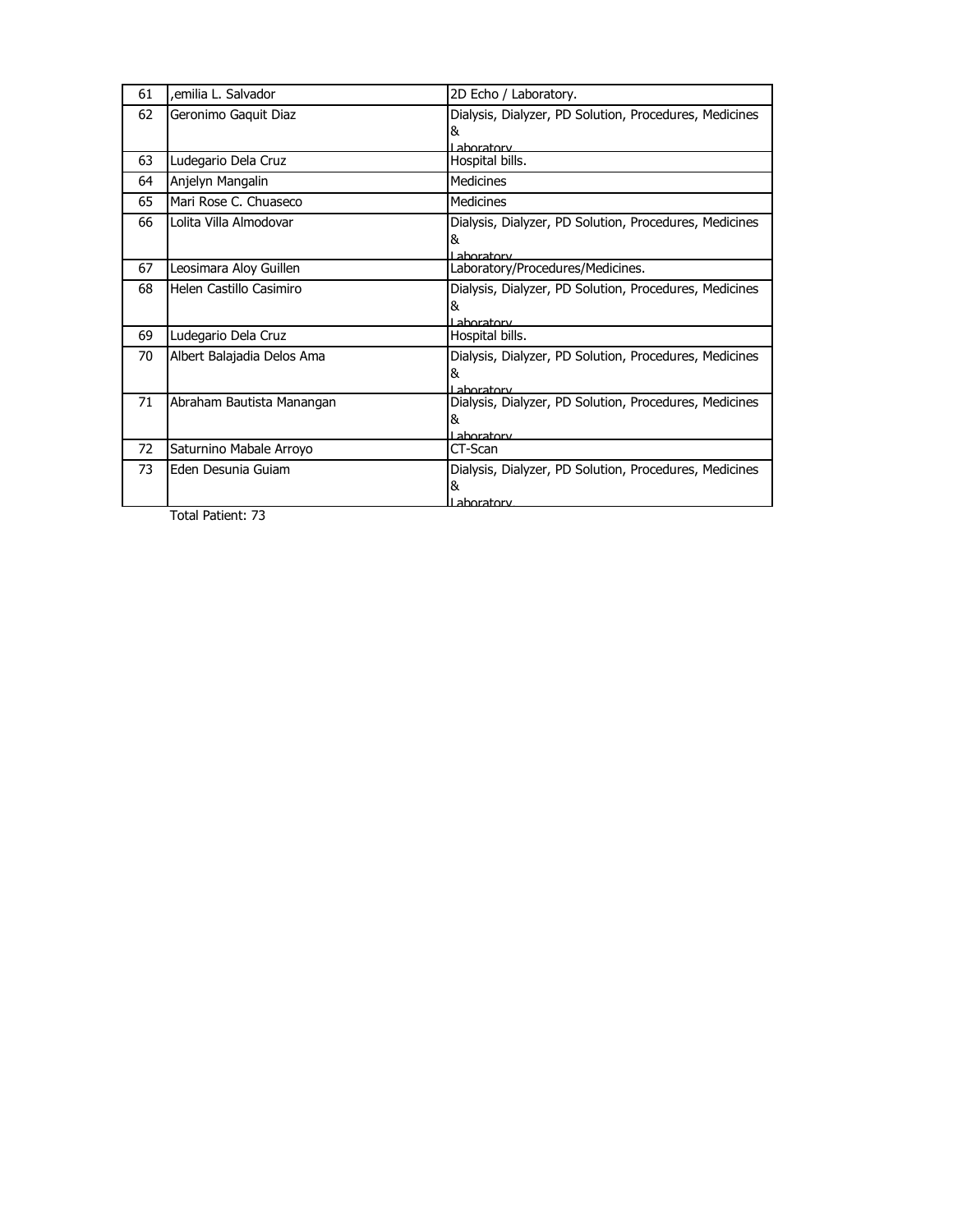

#### For the month of March year 2020 DR. JOSE N. RODRIGUEZ MEMORIAL HOSPITAL

| No#            | <b>Name of Patient</b>       | Assistance                                                                        |
|----------------|------------------------------|-----------------------------------------------------------------------------------|
| 1              | Rey Bandiala Macalisang      | <b>Biopsy</b>                                                                     |
| $\overline{2}$ | Barbara Barsatan Ganotice    | Physical Therapy                                                                  |
| 3              | Jackeline Bumatay Acosta     | Physical Therapy/ medicines/ laboratory/ procedures.                              |
| 4              | Esther Putan Rojas           | Dialysis, Dialyzer, PD Solution, Procedures, Medicines<br>&<br>Laboratory         |
| 5              | Lydia Basea                  | Dialysis/Medicine.                                                                |
| 6              | Jennifer Elizan Durano       | Dialysis, Dialyzer, PD Solution, Procedures, Medicines<br>&<br>Lahoratory         |
| 7              | Geronimo G. Diaz             | Dialysis, Dialyzer, PD Solution, Procedures, Medicines<br>&<br>Lahoratory         |
| 8              | Sherwin Villaspin Manuel     | Dialysis, Dialyzer, PD Solution, Procedures, Medicines<br>&<br><u>l aboratory</u> |
| 9              | Eliseo Gonzales Limcolioc    | Dialysis, Dialyzer, PD Solution, Procedures, Medicines<br>&<br>Laboratory         |
| 10             | Leticia P. Sambuang          | Dialysis, Dialyzer, PD Solution, Procedures, Medicines<br>&<br>I aboratory        |
| 11             | Roque Tanda Loreto           | Dialysis, Dialyzer, PD Solution, Procedures, Medicines<br>&<br>Laboratory         |
| 12             | Ronnie Lahoy Lahoy Pangadlo  | SUPPLIES/DIAGNOSTIC<br>PROCEDURES/MEDICINES/LAB.PROCEDURES.                       |
| 13             | Porferio Gacad Osana         | Medical Assistance / Medicines.                                                   |
| 14             | Antonio Tiangsing Batenga    | Dialysis, Dialyzer, PD Solution, Procedures, Medicines<br>&<br>Laboratory         |
| 15             | Rodito Amadar Depalco        | Dialysis, Dialyzer, PD Solution, Procedures, Medicines<br>&<br>Lahoratory         |
| 16             | Alydia Columna Soberano      | Medical Assistance / Medicines.                                                   |
| 17             | Joel Hipulin Martinez        | Dialysis, Dialyzer, PD Solution, Procedures, Medicines<br>&<br>Laboratory         |
| 18             | Nora Betran Cabasal          | Dialysis, Dialyzer, PD Solution, Procedures, Medicines<br>&<br><u>Laboratorv</u>  |
| 19             | Zenaida Garcia De Vera       | Chemotherapy & Medicines                                                          |
| 20             | Juliet Padrelanan Santos     | CT-Scan                                                                           |
| 21             | Servillano Bartolome De Vera | Dialysis, Dialyzer, PD Solution, Procedures, Medicines<br>&<br>Laboratory         |
| 22             | Teresita Capellan Vitangcol  | Dialysis, Dialyzer, PD Solution, Procedures, Medicines<br>&<br>Laboratory         |
| 23             | Erlinda Mijares Ganioco      | Dialysis, Dialyzer, PD Solution, Procedures, Medicines<br>&<br><u>Lahoratorv</u>  |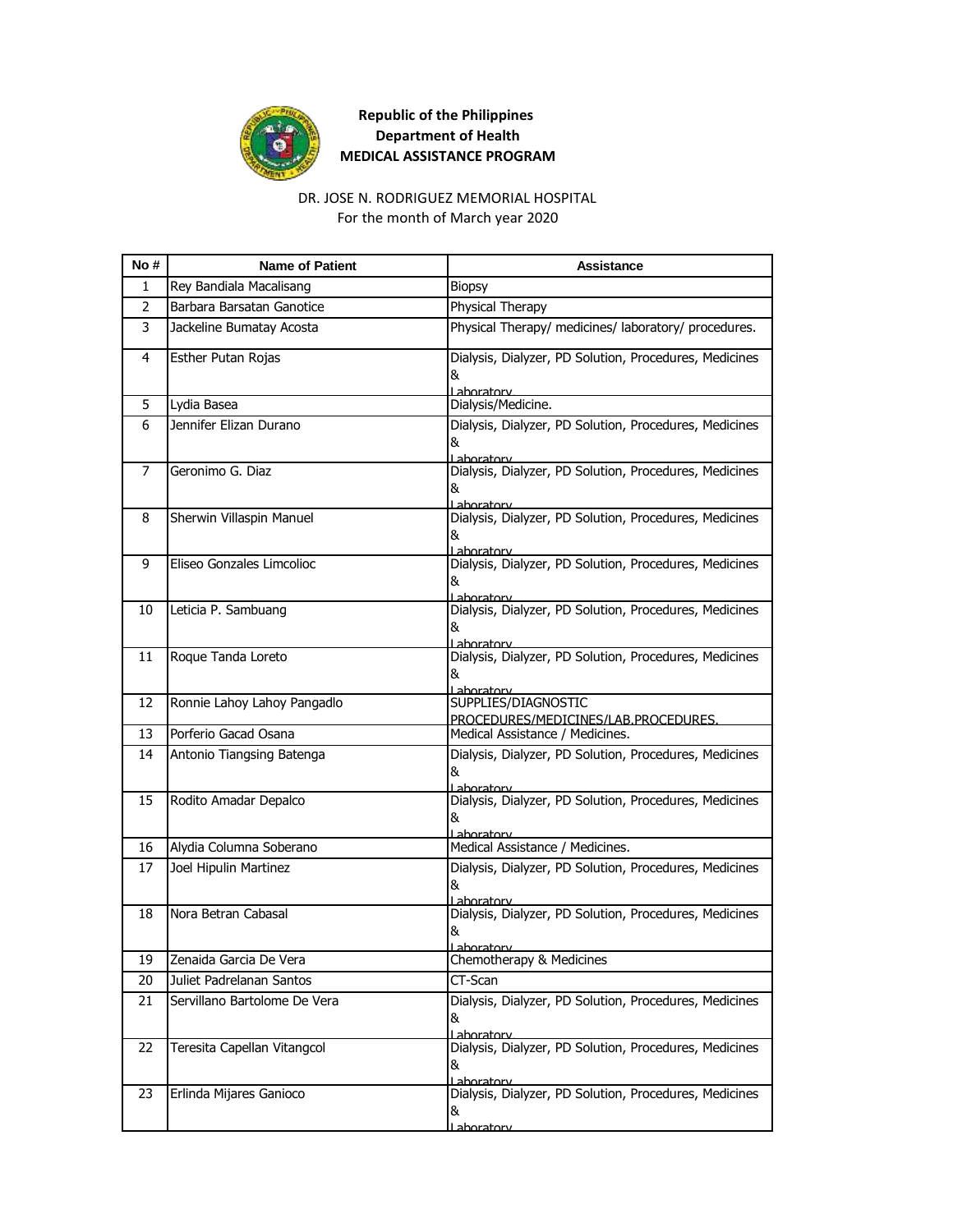| 24 | Corazon Lagdameo Lacre       | Dialysis, Dialyzer, PD Solution, Procedures, Medicines               |
|----|------------------------------|----------------------------------------------------------------------|
|    |                              | &                                                                    |
| 25 | Edelberto Ali Manlabe        | Laboratory<br>Dialysis, Dialyzer, PD Solution, Procedures, Medicines |
|    |                              | &                                                                    |
|    |                              | Laboratory                                                           |
| 26 | Edelberto A. Manlabe         | Medicines / Dialysis.                                                |
| 27 | Saturnino Mabale Arroyo      | Medicines / Dialysis.                                                |
| 28 | Ernila S. Delmonte           | Medicines / Dialysis.                                                |
| 29 | Servillano B. De Vera        | Medicines / Dialysis.                                                |
| 30 | Richard C. Bregania          | Hospital bills / Medicines.                                          |
| 31 | Manilyn H. Matas             | Laboratory/Procedures/Medicines.                                     |
| 32 | Jack Paraiso Urbano          | CT-Scan                                                              |
| 33 | Bobby Papilleras Oliver      | Medical Assistance / Medicines.                                      |
| 34 | Marilou Delos Santos Langkay | CHEMOTHRAPY/MEDICINE/LABORATORY.                                     |
| 35 | Daniel Delos Reyes Liongco   | Laboratory/Procedures/Medicines.                                     |
| 36 | Marcelo C. Diaz              | Dialysis, Dialyzer, PD Solution, Procedures, Medicines               |
|    |                              | &                                                                    |
| 37 | Ayla Cacabelos Saluta        | Laboratory<br>Hospital bills.                                        |
| 38 | Anjelyn Cristobal Mangali    | Dialysis, Dialyzer, PD Solution, Procedures, Medicines               |
|    |                              | &                                                                    |
|    |                              | l aboratory                                                          |
| 39 | Norman Ursua Espejo          | Dialysis, Dialyzer, PD Solution, Procedures, Medicines               |
|    |                              | &<br>Laboratory                                                      |
| 40 | Florante Wagan Uy            | Dialysis, Dialyzer, PD Solution, Procedures, Medicines               |
|    |                              | &                                                                    |
| 41 | Pedro Amida Ordovez Jr.      | l aboratory<br>Hospital bills / Medicines.                           |
| 42 | Mari Rose C Chuaseco         | Dialysis, Dialyzer, PD Solution, Procedures, Medicines               |
|    |                              | &                                                                    |
|    |                              | Laboratory                                                           |
| 43 | Maybielin C. Balela          | Dialysis, Dialyzer, PD Solution, Procedures, Medicines               |
|    |                              | &<br>l ahoratory                                                     |
| 44 | Danilo Bodiongan             | Dialysis, Dialyzer, PD Solution, Procedures, Medicines               |
|    |                              | &                                                                    |
| 45 | Lilybeth Mahinay Quiazon     | Laboratory<br><b>Hospital Bills</b>                                  |
| 46 | Cherryl May G Saurin         | Medicines                                                            |
| 47 | Jovencio Rojo Cordova        | Medicines                                                            |
| 48 | Marie Daphne N. Taneo        | Laboratory/Procedures/Medicines.                                     |
| 49 | Pedro Amida Ordovez Jr       | <b>Hospital Bills</b>                                                |
| 50 | Adoracion O. Namay           | Xray / Hospital Bill / Laboratory / Pulmonary/ Medicines             |
|    |                              |                                                                      |
| 51 | Yael Zion Santos Del Monte   | Hospital bills.                                                      |
| 52 | Eufrosina Dela Fuente Galang | Dialysis.                                                            |
| 53 | Eugo Kion Dela Cruz          | Hospital bills.                                                      |
| 54 | Clark Justine Pineda         | Hospital Bill / Laboratory / Procedures / Medicine.                  |
| 55 | Ronnie Pangadlo              | Hospital bills.                                                      |
| 56 | Daisy Gonzalo Dela Cruz      | Chemotherapy & Medicines                                             |
| 57 | Daisy Gonzalo Dela Cruz      | Chemotherapy & Medicines                                             |
| 58 | Flor Espineli Nacpil         | Chemotherapy & Medicines                                             |
| 59 | Marilou Delos Santos Langkay | Chemotherapy & Medicines                                             |
| 60 | Melchor Salaoo Cinco         | Medical Assistance / Medicines.                                      |
| 61 | Ivy Razel Esquibel Nazarrea  | Chemotherapy & Medicines                                             |
| 62 | Pixie Constantino Reyes      | Hospital Bill / Laboratory / Procedures / Medicine.                  |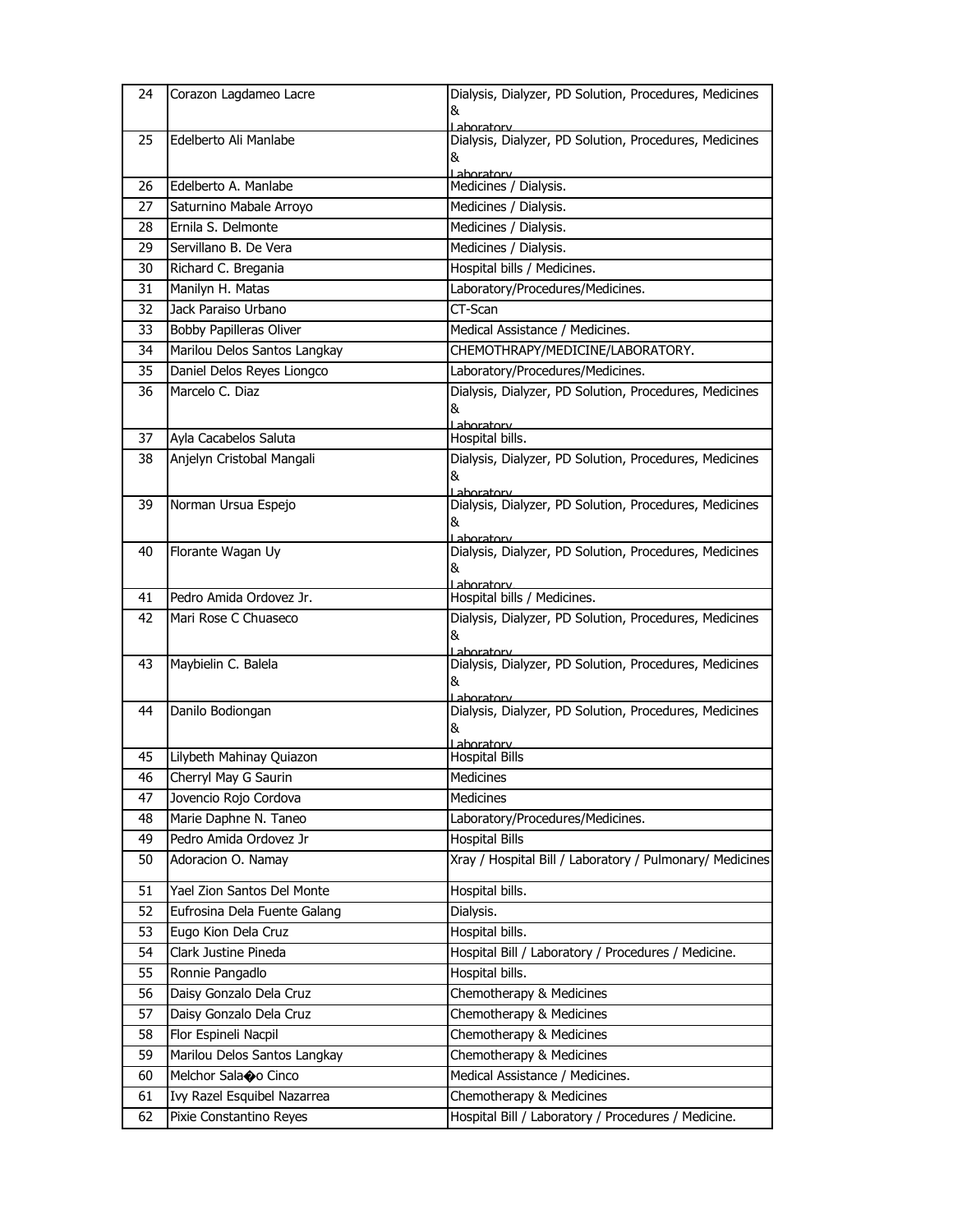| 63 | Angelita Garcia Aquino        | Dialysis, Dialyzer, PD Solution, Procedures, Medicines                |
|----|-------------------------------|-----------------------------------------------------------------------|
|    |                               | &                                                                     |
| 64 | Mayvelyn Picadal Cabangon     | I aboratory<br>Dialysis, Dialyzer, PD Solution, Procedures, Medicines |
|    |                               | &                                                                     |
|    |                               | Laboratory                                                            |
| 65 | Daniel Delos Reyes Liongco    | Laboratory/Procedures/Medicines.                                      |
| 66 | Marcelo C. Diaz               | Dialysis, Dialyzer, PD Solution, Procedures, Medicines                |
|    |                               | &<br>I aboratory                                                      |
| 67 | Geronimo G. Diaz              | Dialysis, Dialyzer, PD Solution, Procedures, Medicines                |
|    |                               | &                                                                     |
| 68 | Marcelo C. Diaz               | Laboratory<br>Medical Assistance                                      |
| 69 | Maria Nida Savella Savariz    | Medical Assistance / Medicines.                                       |
| 70 | Rolando Narvaez Savariz       | Medical Assistance / Medicines.                                       |
| 71 | Joan Selibo Ruiz              | Hospital bills / Medicines.                                           |
| 72 | Norma Mendoza Sobredilla      | Dialysis, Dialyzer, PD Solution, Procedures, Medicines                |
|    |                               | &                                                                     |
|    |                               | Laboratory                                                            |
| 73 | Imelda Policarpio Virtudazo   | Dialysis, Dialyzer, PD Solution, Procedures, Medicines                |
|    |                               | &<br>Laboratory                                                       |
| 74 | Marifi Fernandez Ramilo       | Bone Marrow Aspiration / Laboratory Procedure                         |
| 75 | Lito Baluya Seguira           | Medical Assistance / Medicines.                                       |
| 76 | Junrex Argos Hipo             | CT-Scan                                                               |
| 77 | Marylin Masotes Mercado       | Hospital Bill / Laboratory / Procedures / Medicine.                   |
| 78 | Gretchen Gallago Rivera       | Dialysis, Dialyzer, PD Solution, Procedures, Medicines                |
|    |                               | &                                                                     |
| 79 | Eddielyn Crebillo             | Laboratory<br>Hospital Bill / Laboratory / Procedures / Medicine.     |
| 80 | Leonisa Abengoza Servana      | Chemotherapy & Medicines                                              |
| 81 | Anjelyn Cristobal Mangali     | Medicines                                                             |
| 82 | Mari Rose C. Chuaseco         | Medicines                                                             |
| 83 | Virginia Damian Rivera        | Chemotherapy & Medicines                                              |
| 84 | Cecilia P. Penuela            | 3. Chemotherapy / Hospital Bill / Laboratory /                        |
|    |                               | Procedures                                                            |
|    |                               | / Medicines                                                           |
| 85 | Jacquiline Baldemoro Nosal    | Hospital Bill / Laboratory / Procedures / Medicine.                   |
| 86 | Jocelyn Cabusao Illustrisimo  | Dialysis, Dialyzer, PD Solution, Procedures, Medicines<br>&           |
|    |                               | Laboratory                                                            |
| 87 | Joy Arabelle Fernandez Toledo | Hospital bills / Medicines.                                           |
| 88 | Elizabeth O Cortez            | Dialysis, Dialyzer, PD Solution, Procedures, Medicines                |
|    |                               | &                                                                     |
| 89 | Anna Marie Guia De Rueda      | Lahoratory<br>Hospital bills.                                         |
| 90 | Elias Serban Lorilla          | Chemotherapy & Medicines                                              |
| 91 | Carmelita Victoria Cruz       | Chemotherapy & Medicines                                              |
| 92 | Raquel Jacinto Vicente        | Chemotherapy & Medicines                                              |
| 93 | Glenda Serrano Dicritan       | Medical Assistance / Medicines.                                       |
| 94 | Lourdes Gucila Demayo         | Chemotherapy & Medicines                                              |
| 95 | Dariel Bacani                 | Hospital Bill / Laboratory / Procedures / Medicine.                   |
| 96 | Manilyn Hinapas Matas         | Dialysis, Dialyzer, PD Solution, Procedures, Medicines                |
|    |                               | &                                                                     |
|    |                               | Laboratory                                                            |
| 97 | Alfredo Juson                 | Chemotherapy & Medicines                                              |
| 98 | Lourdes Gucila Demayo         | Chemotherapy & Medicines                                              |
| 99 | Carlota Capito                | Medical Assistance / Medicines.                                       |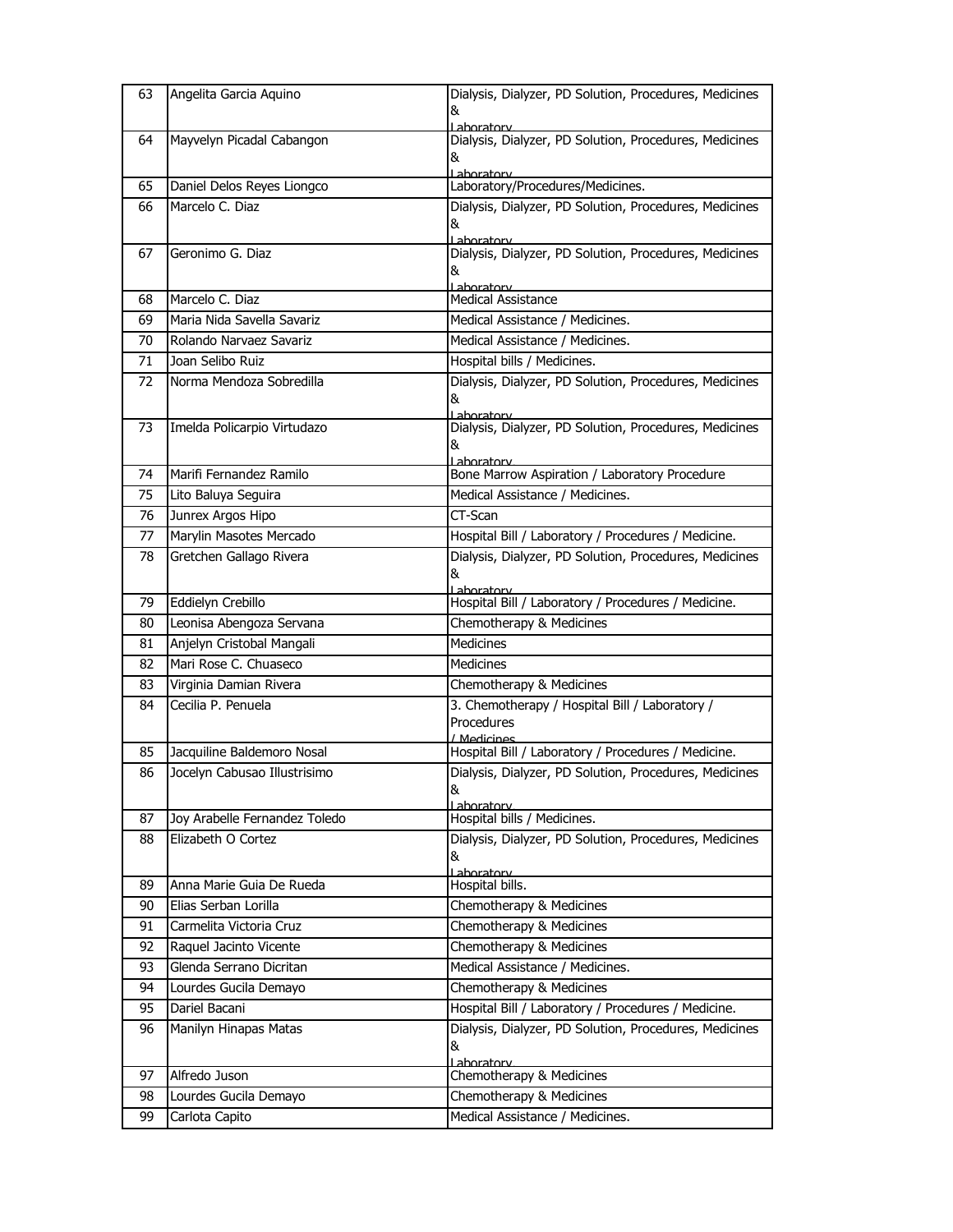| 100 | Rodolfo Capito           | Medical Assistance / Medicines.                        |
|-----|--------------------------|--------------------------------------------------------|
| 101 | Dominador Naval          | Medical Assistance / Medicines.                        |
| 102 | Joel Hipulin Martinez    | Dialysis, Dialyzer, PD Solution, Procedures, Medicines |
|     |                          | &                                                      |
|     |                          | Laboratory                                             |
| 103 | Joseph B. Galono         | <b>Medicines</b>                                       |
| 104 | Corazon L. Lacre         | <b>Medicines</b>                                       |
| 105 | Ernesto D. Pascua        | <b>Medicines</b>                                       |
| 106 | Joyce Martinez Elesterio | Medical Assistance / Medicines.                        |
| 107 | Jonna Pelicano           | Medical Assistance / Medicines.                        |
| 108 | Ariel Medina             | Medical Assistance / Medicines.                        |
| 109 | Glyza Anne Domingo       | Medical Assistance / Medicines.                        |
| 110 | Genesis Domingo          | Medical Assistance / Medicines.                        |
| 111 | Maribelle Pascual        | Chemotherapy & Medicines                               |
| 112 | Cristina Malicsi         | Chemotherapy & Medicines                               |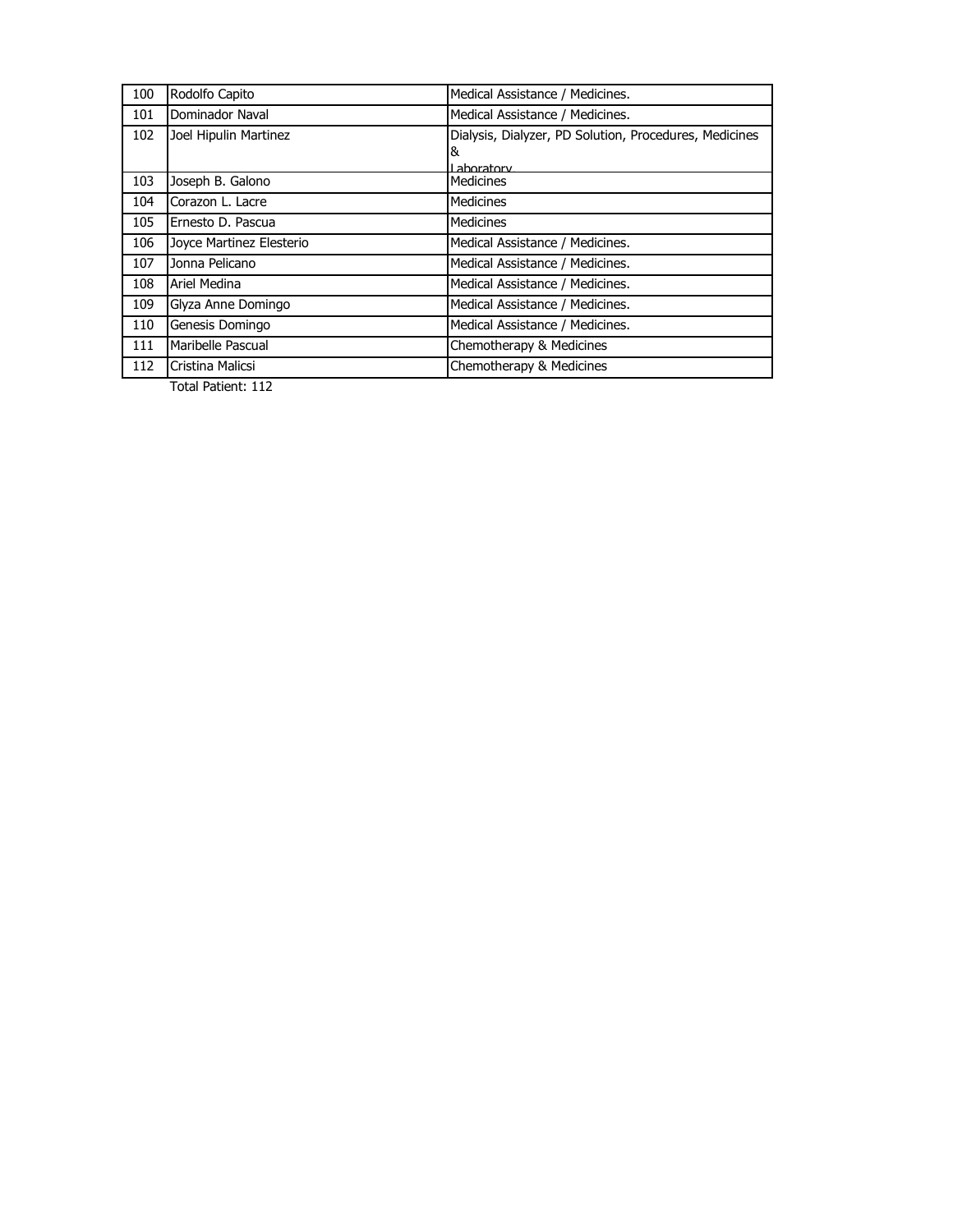

#### For the month of April year 2020 DR. JOSE N. RODRIGUEZ MEMORIAL HOSPITAL

| No#            | <b>Name of Patient</b>   | Assistance                                                  |
|----------------|--------------------------|-------------------------------------------------------------|
| $\mathbf{1}$   | Teresita Rojo            | Medical Assistance / Medicines.                             |
| $\mathcal{P}$  | Dariel Bacani            | HOSPITAL BILL.                                              |
| 3              | Ma. Jesusa Dela Rosa     | Medical Assistance / Medicines.                             |
| 4              | Carla Urmatam Regalario  | Medical Assistance / Medicines.                             |
| 5.             | Lourdes Gucila Demayo    | Chemotherapy & Medicines                                    |
| 6              | Antonio Patria Medina    | Dialysis, Dialyzer, PD Solution, Procedures, Medicines<br>& |
|                |                          | Laboratory                                                  |
| $\overline{7}$ | Flena D. Isabelo         | Dialyzer, Medical Supplies, Laboratories, Dialysis          |
| 8              | Alydia Columna Soberano  | Medical Assistance                                          |
| 9              | Rosa Patalay Dela Cruz   | <b>Medical Assistance</b>                                   |
| 10             | Joel Hipulin Martinez    | Dialysis, Dialyzer, PD Solution, Procedures, Medicines<br>& |
|                |                          | Laboratory                                                  |
| 11             | Joyce Martinez Elesterio | <b>Medical Assistance</b>                                   |
| 12             | Rosie Piga Rafols        | <b>Medical Assistance</b>                                   |
| 13             | Gilda Guevara            | <b>Medical Assistance</b>                                   |
| 14             | Dioscoro Pascua Jr.      | Medical Assistance                                          |
| 15             | Genesis Domingo          | <b>Medical Assistance</b>                                   |
| 16             | Glyza Anne Domingo       | <b>Medical Assistance</b>                                   |
| 17             | Antonio Patria Medina    | Dialysis, Dialyzer, PD Solution, Procedures, Medicines      |
|                |                          | 8                                                           |
| 18             | Salvador V. Sumalde      | I aboratory<br>Dialyzer, Lab. Procedure, Medicines.         |
|                |                          |                                                             |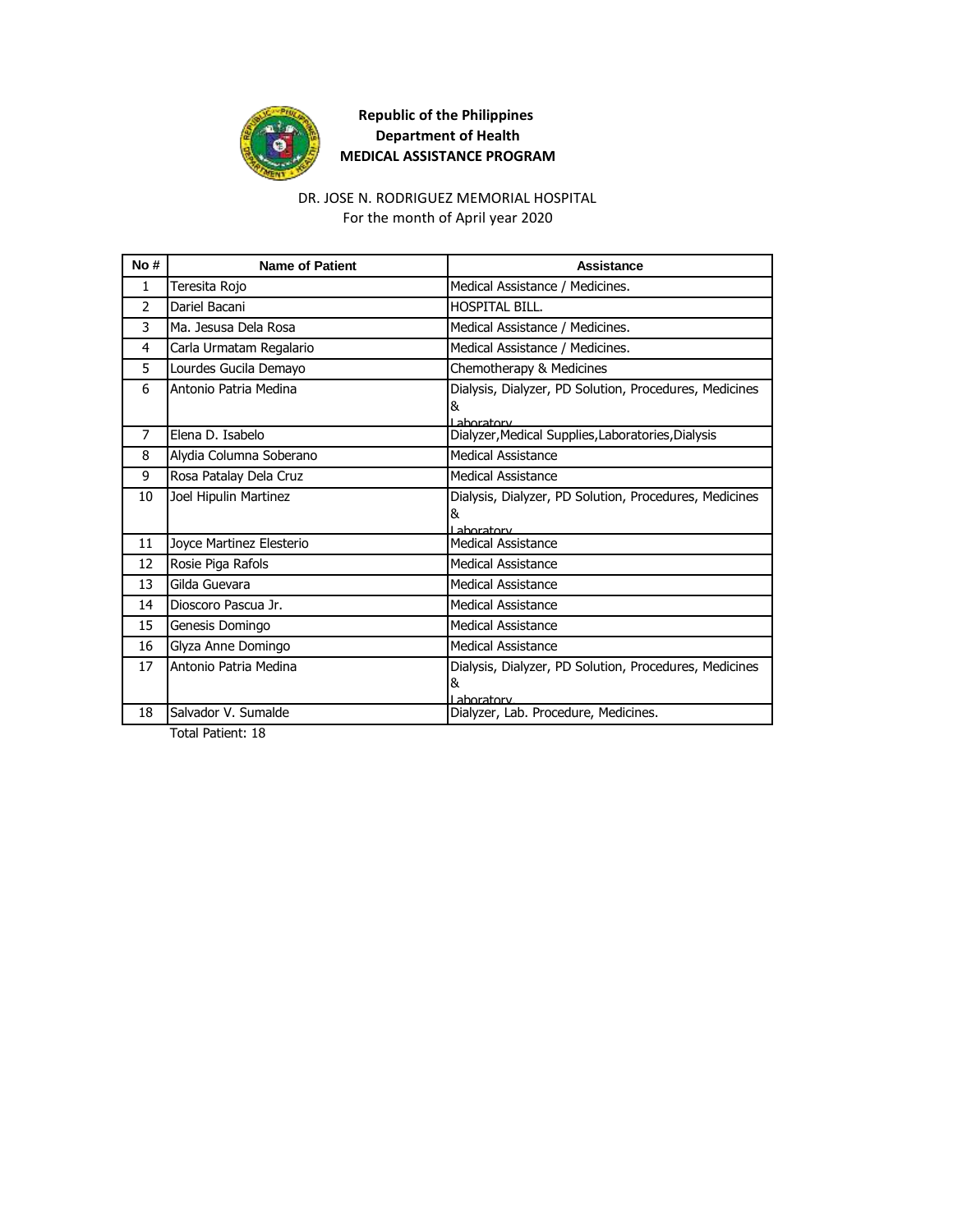

#### For the month of May year 2020 DR. JOSE N. RODRIGUEZ MEMORIAL HOSPITAL

| No#           | <b>Name of Patient</b>  | Assistance                                                              |
|---------------|-------------------------|-------------------------------------------------------------------------|
| 1             | <b>Edwin Cabreros</b>   | Hospital Bill / Laboratory / Procedures / Medicine.                     |
| $\mathcal{P}$ | Geronimo G. Diaz        | HEMODIALYSIS TREATMENT/MEDICINES                                        |
| 3             | Ernila S. Delmonte      | Laboratory/Procedures/Medicines.                                        |
| 4             | Servillano B. De Vera   | Laboratory/Procedures/Medicines.                                        |
| 5             | Daisy Gonzalo Dela Cruz | Chemotherapy & Medicines                                                |
| 6             | Saturnino Mabale Arroyo | Dialysis/Medicine.                                                      |
| 7             | Michael Rosaldo         | Hospital bills.                                                         |
| 8             | Edelberto A. Manlabe    | Dialyzer/Laboratory Procedures/Medicines.                               |
| 9             | Albert Delos Ama        | Dialyzer/Laboratory Procedures/Medicines.                               |
| 10            | Teresita Vitangcol      | Dialysis, Dialyzer, PD Solution, Procedures, Medicines<br>& Laboratory. |
| 11            | Anthony Mar A. Gaces    | Chemotherapy & Medicines                                                |
| 12            | Roque T. Loreto         | Laboratory/Procedures/Medicines.                                        |
| 13            | Mary Rose Yabut         | Diagnostic Procedures/Laboratory Procedures.                            |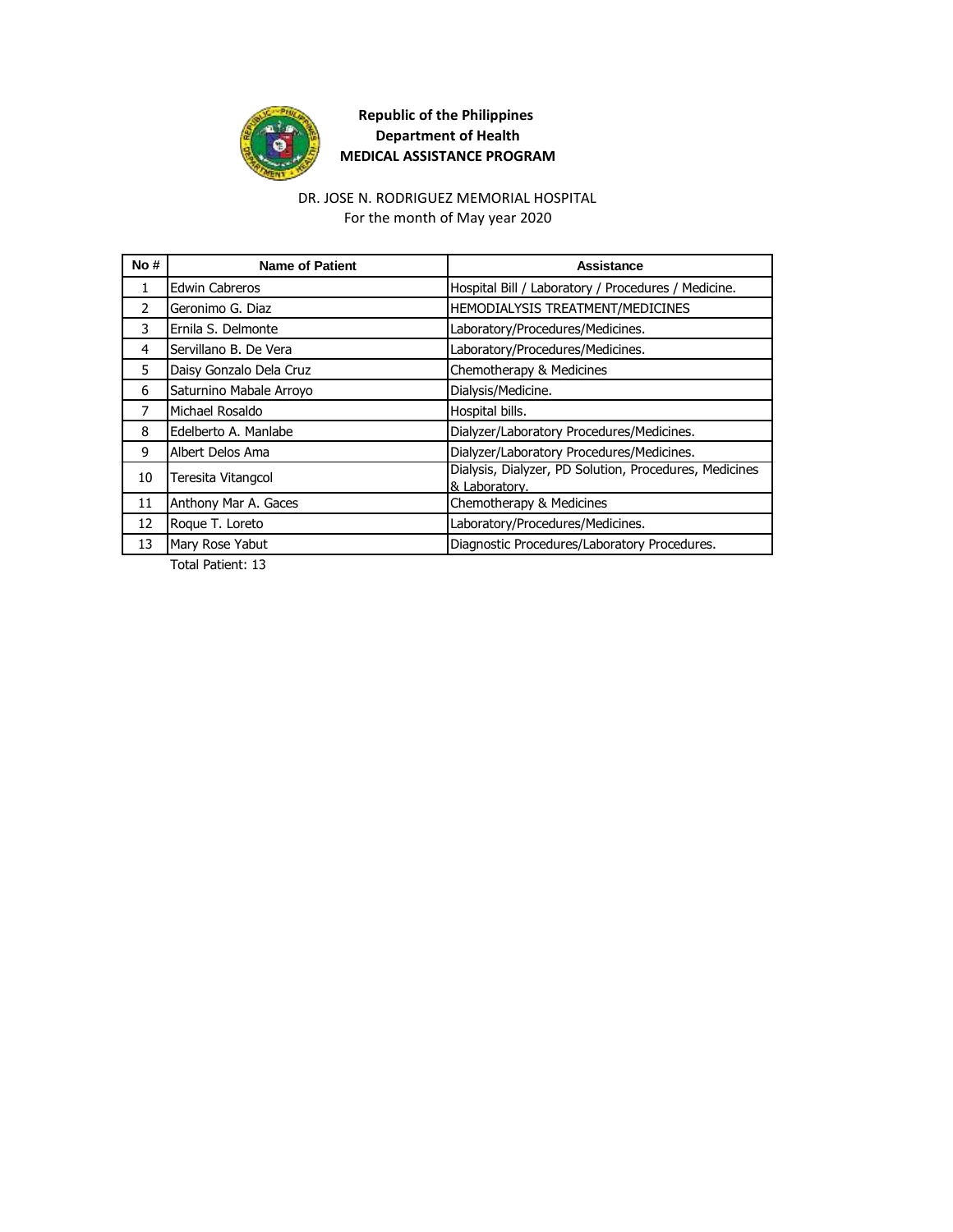

DR. JOSE N. RODRIGUEZ MEMORIAL HOSPITAL For the month of June year 2020

| No#            | <b>Name of Patient</b>  | Assistance                                                              |
|----------------|-------------------------|-------------------------------------------------------------------------|
| $\mathbf{1}$   | Maria Pacon.            | Dialzyer/Medicines/Laboratory.                                          |
| $\mathcal{P}$  | Strawberry Jovellanos   | <b>Medicines</b>                                                        |
| 3              | Manilyn H. Matas        | Dialysis, Dialyzer, PD Solution, Procedures, Medicines<br>& Laboratory. |
| 4              | Zenaida Garcia De Vera  | Chemotherapy & Medicines                                                |
| 5              | Ma. Teresa Toscano      | Laboratory/Procedures/Medicines.                                        |
| 6              | Daisy Gonzalo Dela Cruz | Chemotherapy & Medicines                                                |
| $\overline{7}$ | Maria Diana D. Agne     | Medicines                                                               |
| 8              | Saturnino Mabale Arroyo | Dialyzer/Laboratory/Medicines.                                          |
| 9              | Chevelle V. Lumahang    | Hospital bills / Medicines.                                             |
| 10             | Ayala Salluta           | Hospital bills / Medicines.                                             |
| 11             | Pedro Amida Ordovez Jr  | Hospital bills.                                                         |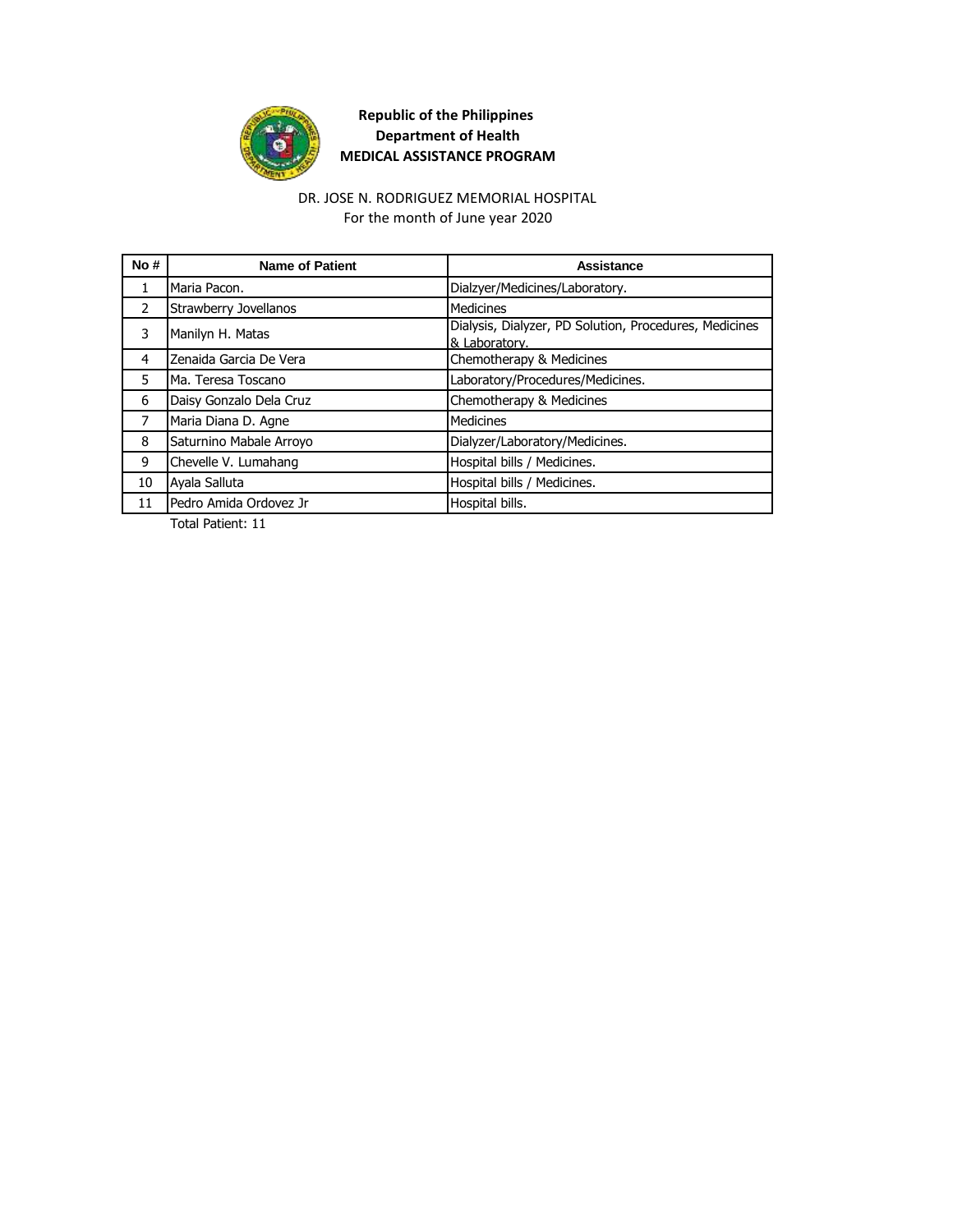

DR. JOSE N. RODRIGUEZ MEMORIAL HOSPITAL For the month of July year 2020

| No# | <b>Name of Patient</b> | Assistance                                    |
|-----|------------------------|-----------------------------------------------|
|     | Leticia Cambal         | Medicines                                     |
|     | Rodito Depalco         | Hemodialysis/Hospital Bills/Medicine.         |
|     | Elpidio Pascual        | <b>Medicines</b>                              |
| 4   | Lorna P. Pilares.      | Dialysis / Medicines / Laboratory Procedures. |
|     | Marcelo C. Diaz        | Laboratory/Procedures/Medicines.              |
| 6   | Daisy Dela Cruz        | Laboratory/Procedures/Medicines.              |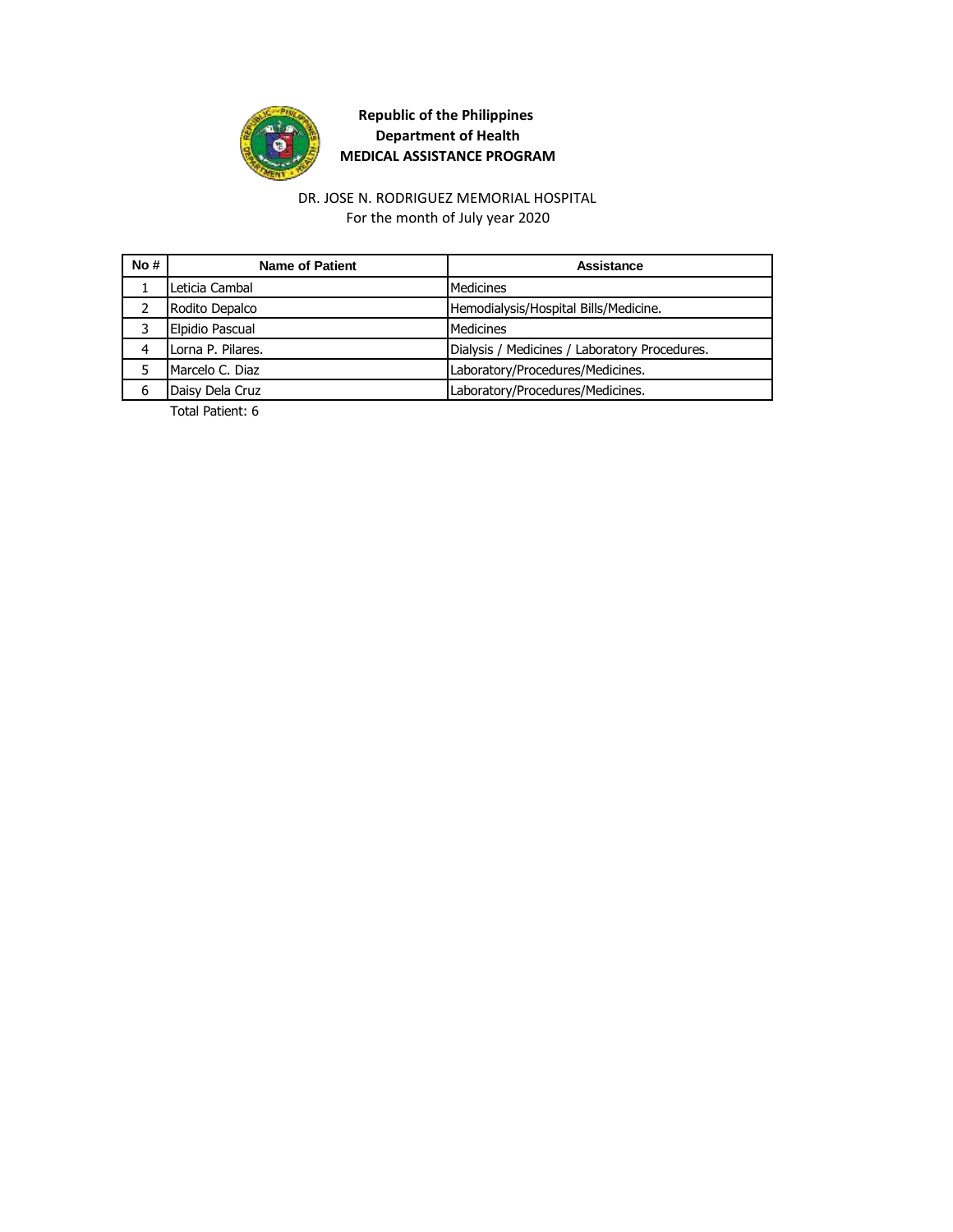

DR. JOSE N. RODRIGUEZ MEMORIAL HOSPITAL For the month of August year 2020

| No# | Name of Patient     | Assistance                                               |
|-----|---------------------|----------------------------------------------------------|
|     | Theresa Marcaida Yu | 2. Dialysis/Dialyzer/Medicines/Laboratory/Hospital Bill. |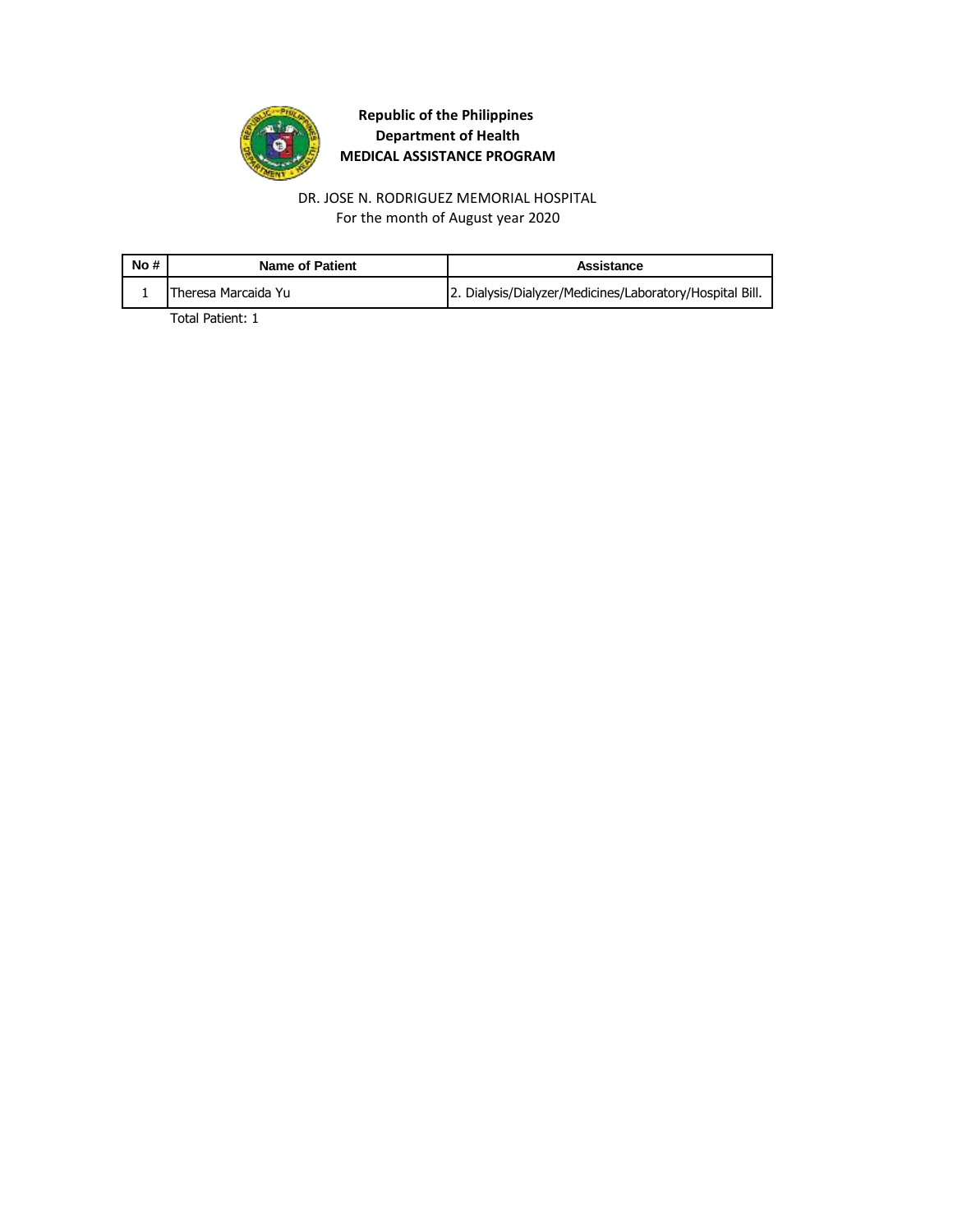

DR. JOSE N. RODRIGUEZ MEMORIAL HOSPITAL For the month of September year 2020

| No # | Name of Patient        | Assistance      |
|------|------------------------|-----------------|
|      | Amelita Ajoc Ajocagnis | Hospital bills. |